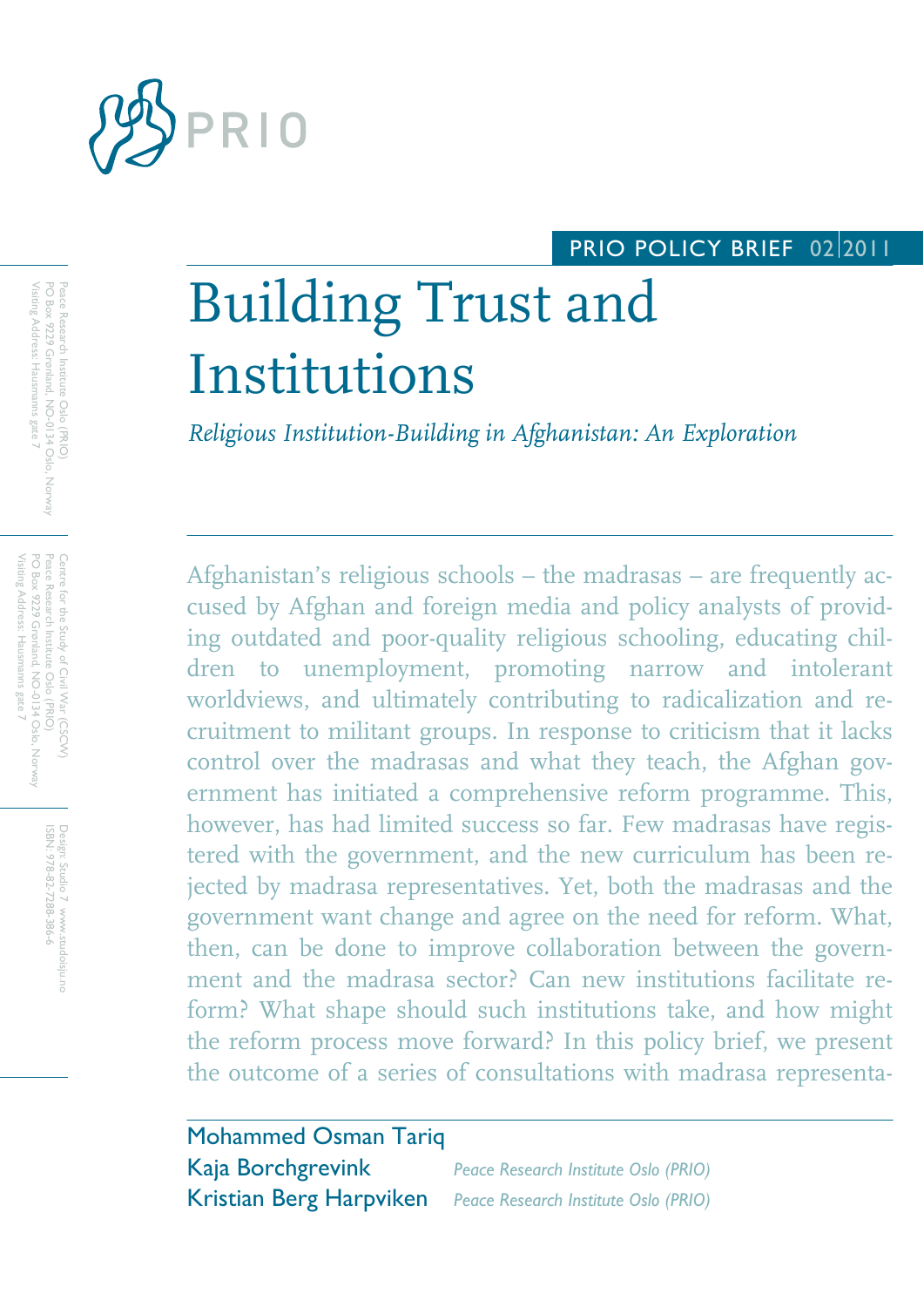#### **The Institutional Landscape**

There exists not one religious education system in Afghanistan. Instead, the 'madrasa sector' is characterized by a variety of educational institutions that offer religious training at different levels. There is a clear divide between public and private schools, along with substantial differences between various private and public madrasas in terms of size, ideology and resources. The majority of the madrasas, however, are private schools that are not registered with the government or any private body.

### **The Government's Strategy**

In 2006, the government of Afghanistan initiated a process to modernize the curriculum and enhance governmental oversight over the country's religious education institutions. The government's policy has had two main foci: (1) to encourage madrasas to register with the government and (2) to develop a new curriculum for Afghanistan's religious schools.

#### **Registration**

The new policy has made it obligatory for all madrasas to register with the Ministry of Education before the end of March 2011. So far, however, few madrasas have complied with the registration requirement. As of March 2011, some 700 government madrasas are registered with the Afghan Ministry of Education. The majority of the country's madrasas, however, are private schools that are not registered with the government or any private body. Figures remain uncertain, but the number of unregistered madrasas is likely to be in the thousands.

A general sentiment among those madrasas that have registered with the government is that they have received little in return for registration. Madrasa representatives are concerned about the ministry's capacity to follow up on the new strategy for religious education, and they question how the ministry will be able to deliver textbooks, services and support to the many private madrasas it has required to register.

#### **Curriculum Reform**

Both the content and the quality of religious education are issues of debate and contention in Afghanistan. The core of the madrasa tradition – education of children and training of religious leaders and clergy in the 'true interpretation of religion' – lies in the curriculum. In 2006, the Ministry of Education established a department tasked with developing a new curriculum for official madrasas. The new curriculum was presented at a conference for madrasa leaders in Jalalabad in March 2009, but was rejected**.** The scholars' main criticism was that the proposed curriculum was based on Saudi-inspired Salafi doctrine, not on the South Asian Hanafi Deobandi tradition that most private and official madrasas in Afghanistan follow.

#### **Lack of Organizing Body**

Currently, the private religious education sector can be described as disorganized, poorly resourced and vulnerable. The sector has no platform for inter-madrasa coordination or for collaboration with the government and other actors outside the madrasa sector. This lack of organizing or coordinating bodies within the Afghan madrasa sector means that there is both a real need and considerable potential for institution-building.

On the basis of consultations with representatives from the government, ulema, madrasa leaderships and teachers, we have identified a number of alternative models for institutionbuilding in the Afghan madrasa sector. In our exploration of alternative models of madrasa coordination and organization, we have considered aspects related to governance (should governing bodies be governmental or private?), centralization (should organizational structures be centralized nationally, decentralized, or some combination of both approaches?) and denomination (should organizational structures be established along denominational or interdenominational lines?).

#### **New Institutions**

What is the preferred structure or shape of a madrasa board? When asked whether a governing body for the madrasa sector should be governmental or nongovernmental, about half of our respondents expressed a preference for a nongovernmental body independent of the state. Around one-fifth of those consulted favoured the creation of a governmental institution. The remaining group proposed a range of different options, including the es-

tablishment of a semi-governmental institution with considerable representation from Afghanistan's private madrasas. About one in ten of our respondents did not provide a response to this question.

#### *Independent Body*

Many of the respondents preferring a nongovernmental body did so because they lacked confidence in the ability of state institutions to support the interests and respect the integrity of the private madrasa sector. Accordingly, they argued that a governing body for Afghanistan's private madrasas ought to be a nongovernmental entity, and one of its main functions would be to act as a forum for contact between the madrasas, the government and other relevant stakeholders

While many of Afghanistan's private madrasas are open to the idea of closer coordination between the madrasas and the government, there are also many that are wary of government interference in what are considered 'internal matters' – issues that they believe should be under the exclusive authority of qualified people within the madrasa sector and the clergy.

Another concern raised by the madrasas related to the Ministry of Education's capacity to implement the new policy. Madrasa representatives complained about lack of government support after registration and believe the ministry is ill-equipped to handle a huge governmental madrasa sector. At present, there also seems to be confusion about what registration with the government actually implies both in terms of what the government expects from the madrasas and in relation to what the government is prepared to deliver in terms of services and support.

#### *Semi-Governmental Body*

In the view of many of the respondents who favoured the establishment of a semigovernmental body, no decision on the question of how the madrasa sector should be governed should be made until further consultations had been held with the country's religious community – including ulema, madrasa principals and teachers. This group indicated that they would comply with the result of a nationwide consultation on the matter.

#### *Governmental Body*

Other respondents, mainly from the govern-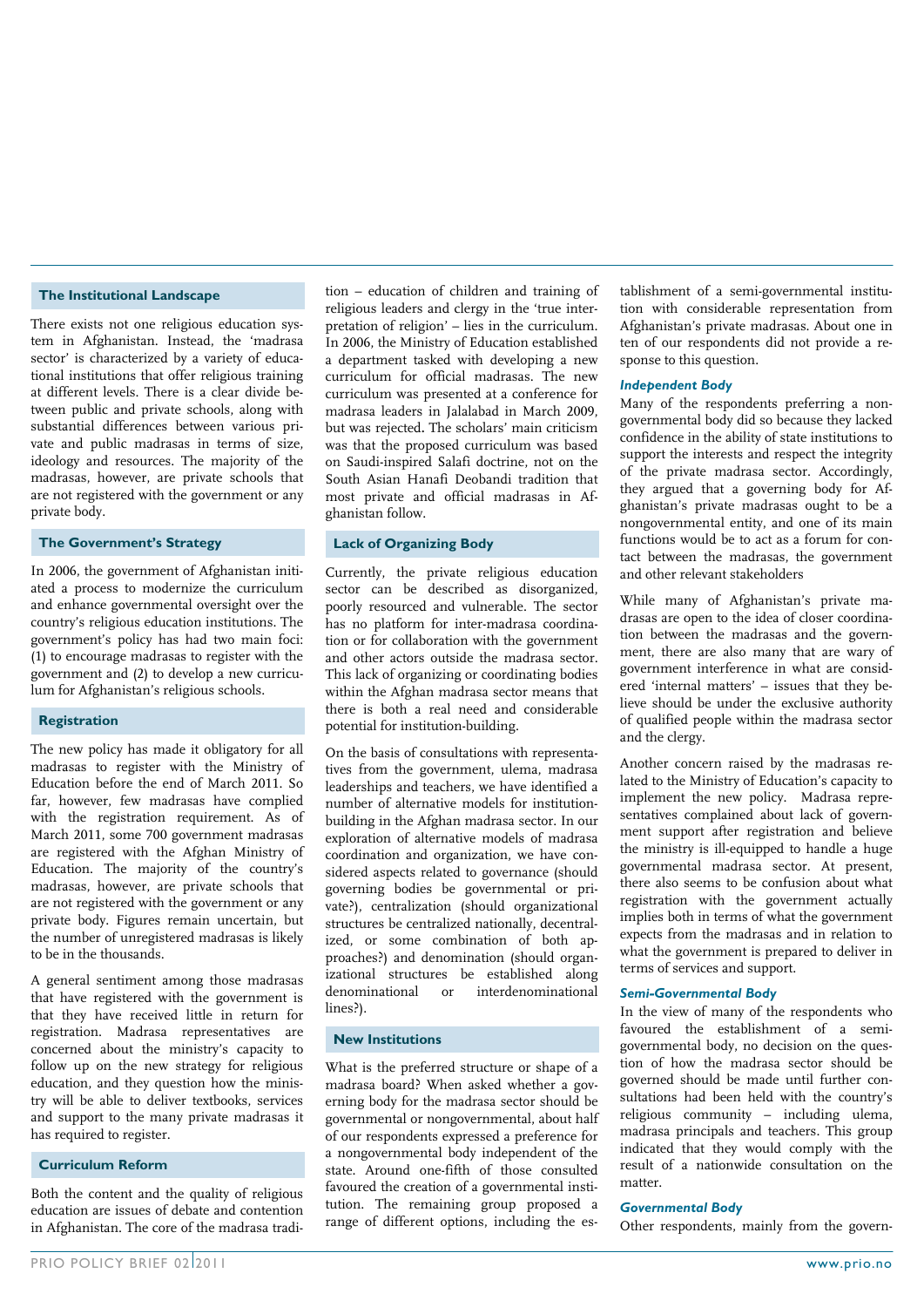ment, expressed the view that it is the responsibility of the government to establish an institution to oversee the religious education sector. Many of the respondents who favoured the creation of a government body argued that a nongovernmental body would receive less support from the state. This group also believed that all private madrasas should be registered with the state, with no madrasas being allowed to operate privately and outside the government's control.

#### *Centralized or Decentralized?*

The large majority of the individuals consulted in the study recognized the need to establish an institution to manage affairs of common interest to all private and official madrasas in Afghanistan, as well as the benefits that such an approach would offer. But, should such an institution be centralized at the national level? At the subnational level? Or should it be a combination of both? In relation to this issue, a number of different ideas and opinions emerged during the consultations.

#### *A National-Level Body with Provincial-Level Branches*

More than four out of ten respondents suggested that a national-level body with branches at the provincial level should be established, equipped with a clear mandate and terms of reference. They believed that the large numbers of private madrasas currently existing in Afghanistan would require an organization with the capacity and staff to reach out to madrasas throughout the country, including its most remote areas. Some proposed a three-tiered structure, including also district-level representation.

One proposed model involved bringing together representatives from all of the madrasas of each province in a provincial-level council and then asking these to appoint representatives for a national-level body.

#### *A National-Level Body*

Almost three out of ten respondents believed that a national-level body would be sufficient. They felt that madrasas were able to handle their tasks well at the provincial and district levels and saw the task of a coordinating body as being limited to communication and to resolving challenges and problems in relation to the Afghan government and other national entities. They emphasized that a capacity to

coordinate on the national level was important for securing the future position of madrasas.

Other informants expressed the view that decisions on structure and centralization should be based on nationwide public consultations with religious scholars, ulema, madrasa principals and teachers. Nationwide public consultation was also supported by those who favoured the first two options. It was suggested that a pilot process in one province could be useful. If successful, this could then be expanded to other provinces or implemented at the national level.

#### **Sectarian or Non-Sectarian Bodies?**

Afghanistan's Muslim population is divided into Sunni and Shiite groups. The Sunnis constitute the majority, with some 85% of the population. The leading Sunni subsect is the Deobandi school of thought, which spread to Afghanistan from the Indian subcontinent. The overall majority of Afghan Sunni Muslims follow the Hanafi school of Islamic jurisprudence, which is also recognized as the official Sunni school in the Afghan Constitution. Other Sunni subsects include the Salafi school of thought, originating in Saudi Arabia, though this is a minority approach.

Asked to express their views on whether Sunni and Shiite Muslims should organize together or in separate madrasa boards, more than four out of ten respondents expressed a preference for a single board uniting Sunni and Shiite madrasas. The main reason for this was to prevent religious sectarian divides from becoming another identity fault-line (linguistic and regional divisions already exist), as is the case in neighbouring Pakistan and elsewhere. A joint madrasa board could have proportionate representation and establish mechanisms for handling issues common to all madrasas as well as those specific to the different sects and subsects.

Around one-fifth of the respondents favoured a 'two-in-one institution' – that is, one entity with two departments, one for Sunni and the other for Shiite Muslims. The main argument for having one organization is that the organizations it will represent all are religious education institutions that are part of a religious community, share many of the same basic principles and ideas, and have common interests, needs and demands *vis à vis* the state. It was argued that particular sectarian issues could be managed separately. Some suggested that a system involving two separate institutions could be misused for political purposes and involved the risk of reinforcing sectarian divides.

More than a quarter of the respondents preferred that two separate institutions be established, one for Sunni and another for Shiite madrasas. Some of those in favour of such an approach argued that the creation of a joint Sunni–Shiite body would be premature and could result in increased sectarian tension and conflict, and that each side's lack of knowledge of the other hindered the creation of a joint institution, at least for the time being. Some, however, expressed the view that a joint Sunni–Shiite institution could be established at a later stage.

#### **Potential Roles of a Madrasa Board**

Informants for the present study identified the following potential roles for a madrasa boards:

#### *Inter-Madrasa Collaboration*

Currently there is little coordination, communication and collaboration among Afghanistan's various madrasas. Madrasa boards therefore offer great opportunities for improving the way madrasas work together, to help them to learn from each other's experiences, and to assist them in supporting each other. This can contribute to enhancing the quality of religious education through improvements to the curriculum and teaching methods. Closer collaboration is also necessary if madrasas are to develop standardized curriculum and teaching methods, which will be necessary if the government is to be able to recognize madrasa degrees.

#### *Voice and Advocacy*

A madrasa board can function as a representative of the madrasa sector *vis à vis* the state and other actors. It can present and look after the interests of the madrasas sector and advocate for madrasa rights and privileges. Enhanced cooperation and coordination between madrasas can help madrasas to take a common stand in relation to other stakeholders, as well as helping the advocacy work of madrasas on different levels.

#### *A Platform for Collaboration*

Until now, cooperation between madrasas and the state has been limited. Interaction has